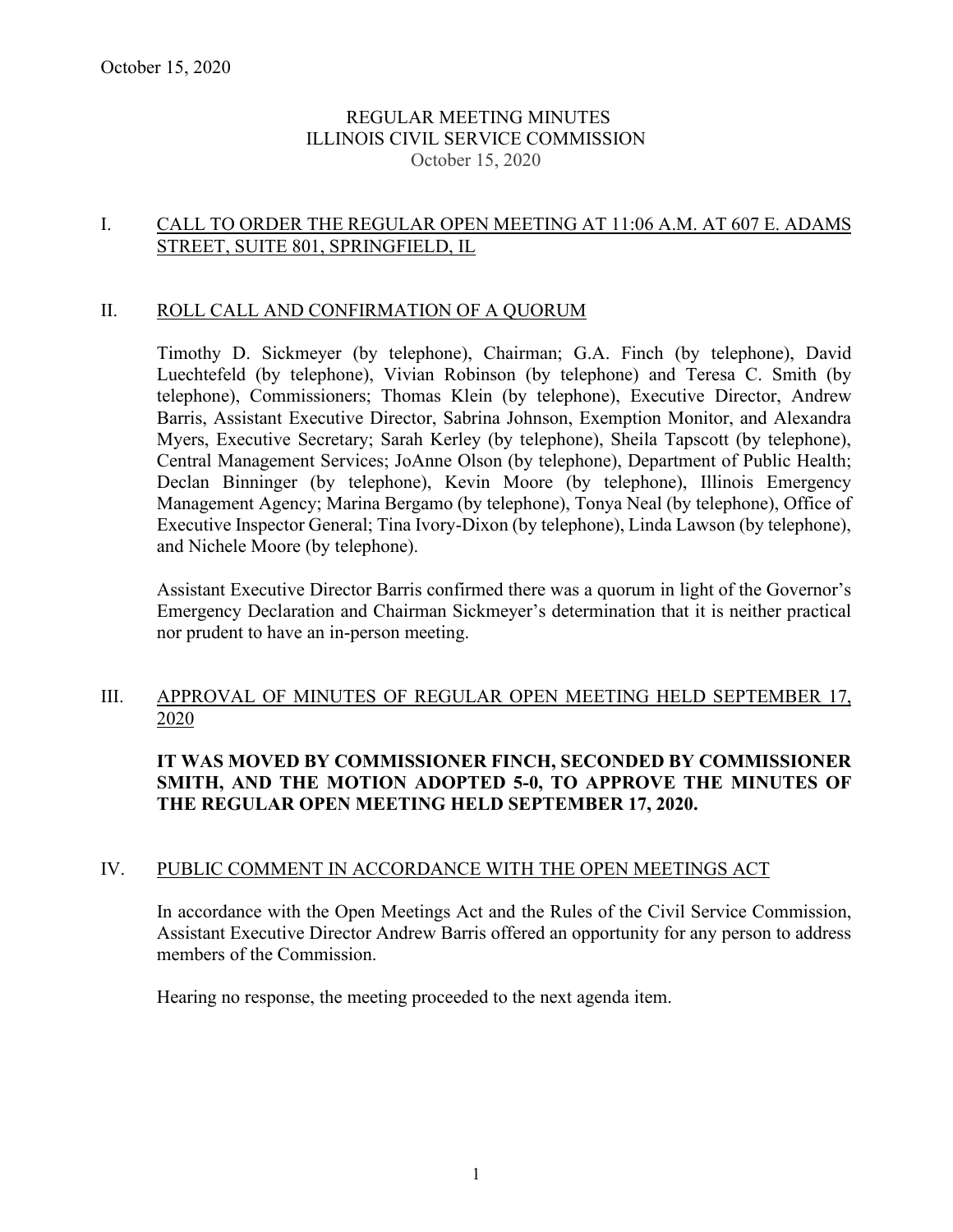# V. EXEMPTIONS UNDER SECTION 4d(3) OF THE PERSONNEL CODE

### **A. Governing Rule – Section 1.142 Jurisdiction B Exemptions**

- a) The Civil Service Commission shall exercise its judgment when determining whether a position qualifies for exemption from Jurisdiction B under Section 4d(3) of the Personnel Code. The Commission will consider any or all of the following factors inherent in the position and any other factors deemed relevant to the request for exemption:
	- 1) The amount and scope of principal policy making authority;
	- 2) The amount and scope of principal policy administering authority;
	- 3) The amount of independent authority to represent the agency, board or commission to individuals, legislators, organizations or other agencies relative to programmatic responsibilities;
	- 4) The capability to bind the agency, board or commission to a course of action;
	- 5) The nature of the program for which the position has principal policy responsibility;
	- 6) The placement of the position on the organizational chart of the agency, board or commission;
	- 7) The mission, size and geographical scope of the organizational entity or program within the agency, board or commission to which the position is allocated or detailed.
- b) The Commission may, upon its own action after 30 days' notice to the Director of Central Management Services or upon the recommendation of the Director of the Department of Central Management Services, rescind the exemption of any position that no longer meets the requirements for exemption set forth in subsection (a). However, rescission of an exemption shall be approved after the Commission has determined that an adequate level of managerial control exists in exempt status that will insure responsive and accountable administrative control of the programs of the agency, board or commission.
- c) For all positions currently exempt by action of the Commission, the Director of Central Management Services shall inform the Commission promptly in writing of all changes in essential functions, reporting structure, working title, work location, position title, position number or specialized knowledge, skills, abilities, licensure or certification.
- d) Prior to granting an exemption from Jurisdiction B under Section 4d(3) of the Personnel Code, the Commission will notify the incumbent of the position, if any, of its proposed action. The incumbent may appear at the Commission meeting at which action is to be taken and present objections to the exemption request.

(Source: Amended at 34 Ill. Reg. 3485, effective March 3, 2010)

\* \* \*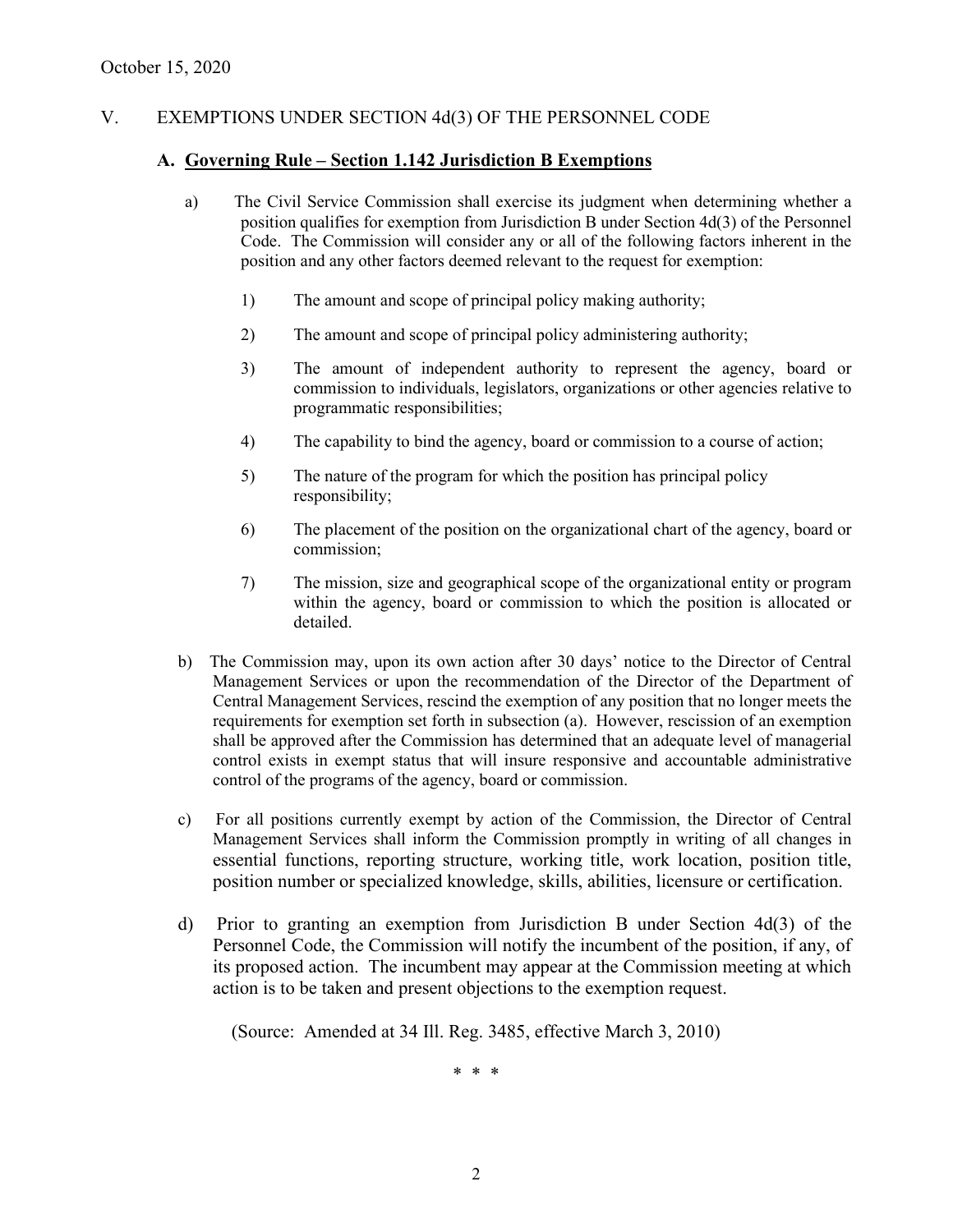### **B. Requests for 4d(3) Exemption**

- $\triangleright$  Exemption Monitor Sabrina Johnson indicated that Item B was a request for a Homeland Security Policy Advisor for Critical Infrastructure at Illinois Emergency Management Agency (IEMA), a position that reports to the Director. This position is a policy formulating official who determines policy regarding objectives and principles for Critical Infrastructure operating objectives for IEMA and has independent authority to direct and coordinate outreach and support efforts. This position serves as an official spokesperson to the Governor's Office, legislators, law enforcement agencies, and other federal, state, and local government state officials. Staff recommended this exemption request be granted. Kevin Moore, Chief of Staff with IEMA, had no additional comments to add regarding this position.
- $\triangleright$  Exemption Monitor Johnson indicated that Item C was a request for an Executive Director of the Serve Illinois Commission at the Department of Public Health (DPH), a position that reports to the Deputy Director of Preparedness and Response, who reports to the Director. This position is a policy making official for the operation of the Serve Illinois Commission on Volunteerism and Community Service. This position implements state and federal regulations, provides and interprets policies, goals and procedures, oversees the AmeriCorps and Senior Corps grants and contracting process, and is primary contact for all media relations for the Commission. Staff recommended this exemption request be granted.

Chairman Timothy Sickmeyer inquired about the history of the position at DPH. Joanne Olson, Deputy Chief of Staff with DPH, indicated the position was created by statute and was under the Department of Human Services until 2014 when it became a position with DPH. Chairman Sickmeyer inquired about the duties of this position. Ms. Olson indicated this position will oversee volunteerism within the State of Illinois, handle grant programs and coordinate with other state agencies regarding volunteerism.

Chairman Sickmeyer inquired about the members of the Commission. Ms. Olson indicated this position is the Executive Director of the Commission and the Commission has thirty-four Commissioners.

Commissioner Luechtefeld inquired if the position is vacant. Ms. Olson indicated a candidate has been selected and will start October 16, 2020, if approved.

# **IT WAS MOVED BY COMMISSIONER ROBINSON, SECONDED BY COMMISSIONER FINCH, AND THE MOTION ADOPTED 5-0 TO GRANT THE 4d(3) EXEMPTION REQUEST FOR THE FOLLOWING POSITIONS:**

- **B: Homeland Security Policy Advisor for Critical Infrastructure (IEMA)**
- **C: Executive Director of Serve Illinois Commission (DPH)**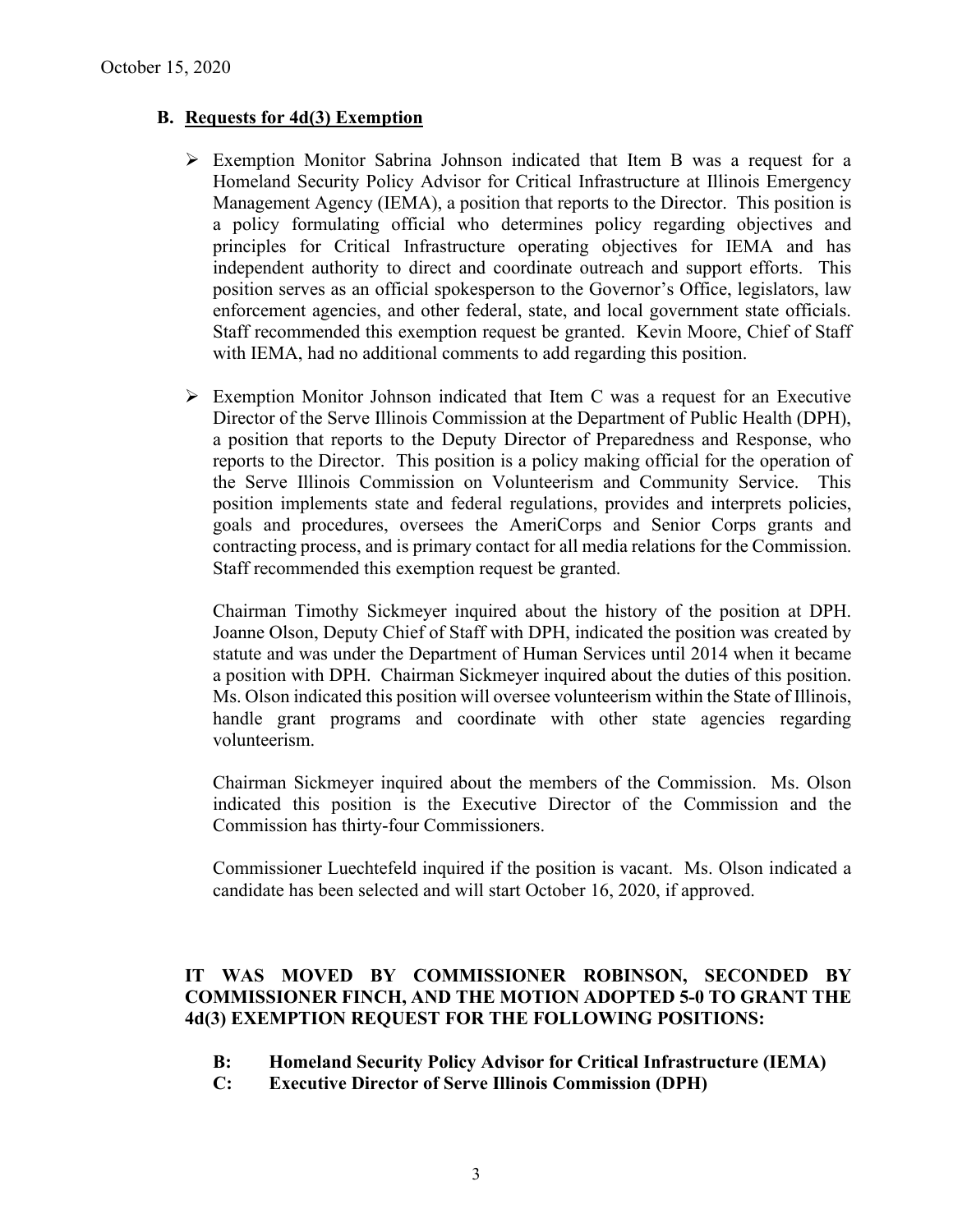### **B. Illinois Emergency Management Agency**

| <b>Position Number</b>  | 40070-50-17-000-90-01                         |
|-------------------------|-----------------------------------------------|
| <b>Functional Title</b> | Homeland Security Policy Advisor for Critical |
|                         | Infrastructure                                |
| Incumbent               | Vacant                                        |
| Supervisor              | Director                                      |
| Location                | <b>Sangamon County</b>                        |

## **C. Illinois Department of Public Health**

| <b>Position Number</b>  | 40070-20-09-400-00-01                            |
|-------------------------|--------------------------------------------------|
| <b>Functional Title</b> | Executive Director of Serve Illinois Commission  |
| Incumbent               | Vacant                                           |
| Supervisor              | Deputy Director of Preparedness and Response who |
|                         | reports to the Director                          |
| Location                | <b>Sangamon County</b>                           |

# VI. CLASS SPECIFICATIONS

### **A. Governing Rule – Section 1.45 Classification Plan**

The Commission will review the class specifications requiring Commission approval under the Classification Plan and will approve those that meet the requirements of the Personnel Code and Personnel Rules and conform to the following accepted principles of position classification:

- a) The specifications are descriptive of the work being done or that will be done;
- b) Identifiable differentials are set forth among classes that are sufficiently significant to permit the assignment of individual positions to the appropriate class;
- c) Reasonable career promotional opportunities are provided;
- d) The specifications provide a reasonable and valid basis for selection screening by merit examinations;
- e) All requirements of the positions are consistent with classes similar in difficulty, complexity and nature of work; and
- f) The relation of the class specifications to any applicable collective bargaining agreement.

The following class titles were submitted for abolishment, creation and revision by the Director of the Illinois Department of Central Management Services (CMS):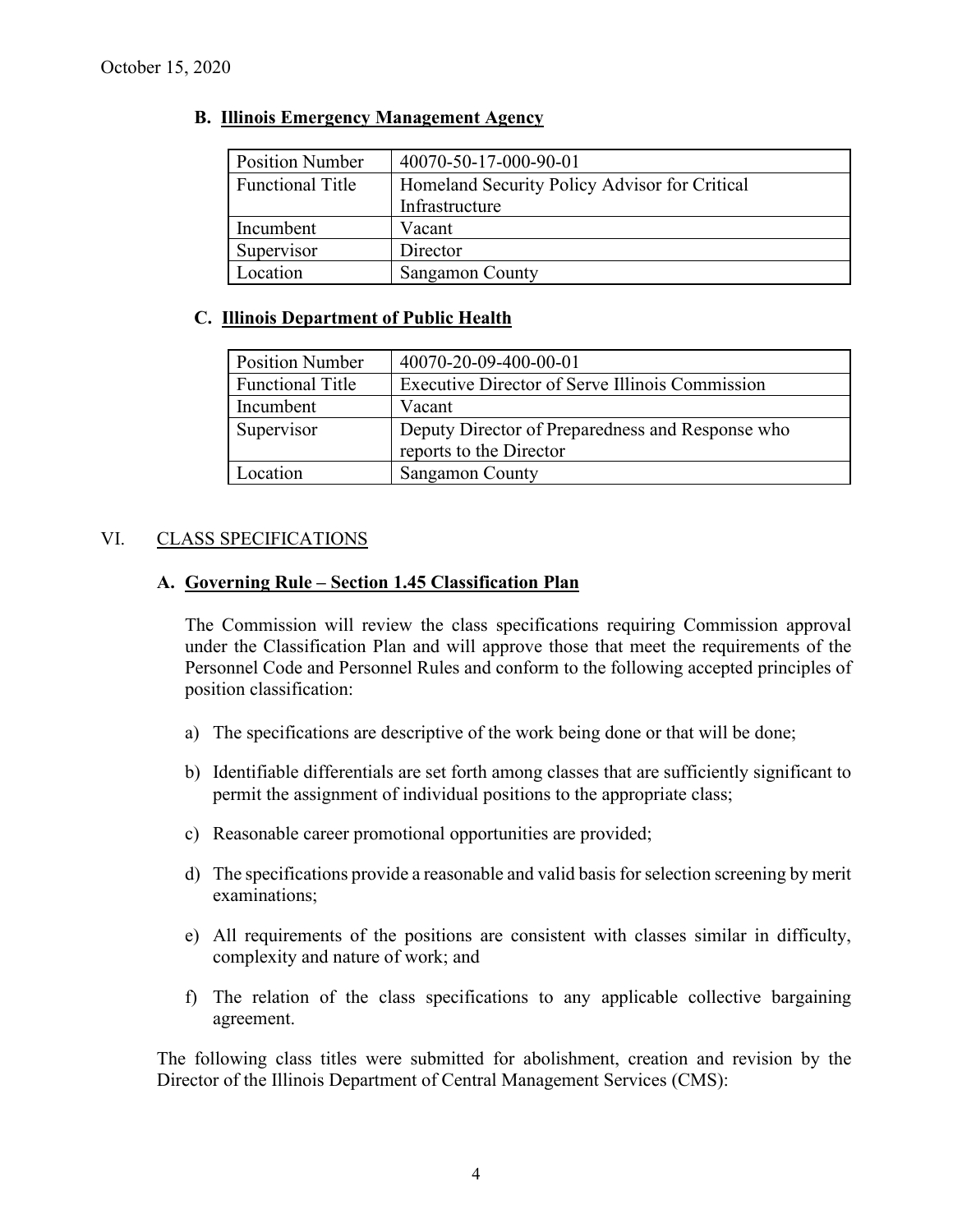### **B. None submitted**

# **IT WAS MOVED BY COMMISSIONER LUECHTEFELD, SECONDED BY COMMISSIONER SMITH, AND THE MOTION ADOPTED 5-0 TO DISAPPROVE ANY CLASS SPECIFICATIONS RECEIVED BY THE COMMISSION STAFF NOT CONTAINED IN THIS AGENDA TO ALLOW ADEQUATE STUDY.**

### VII. PERSONNEL RULES

#### **A. Civil Service Commission Governing Rule – Section 1.310 Personnel Rules**

The Commission has power to disapprove new rules or amendments to existing rules submitted by the Director of Central Management Services. Such proposed new rules or amendments of existing rules submitted to the Commission shall be accompanied by a report of proceedings attending the prior public hearing required by law with respect to them.

If the Commission does not disapprove new rules or any amendment to existing rules within 30 days following the receipt from the Director of Central Management Services, the new rules or amendments have the force and effect of law after filing by the Director with the Secretary of State.

#### **B. None submitted**

**IT WAS MOVED BY COMMISSIONER FINCH, SECONDED BY COMMISSIONER LUECHTEFELD, AND THE MOTION ADOPTED 5-0 TO DISAPPROVE ANY AMENDMENTS TO PERSONNEL RULES RECEIVED BY THE COMMISSION STAFF BUT NOT CONTAINED IN THIS AGENDA TO ALLOW ADEQUATE STUDY.** 

#### VIII. MOTION TO CLOSE A PORTION OF THE MEETING

**IT WAS MOVED BY COMMISSIONER ROBINSON, SECONDED BY COMMISSIONER LUECHTEFELD, AND BY ROLL CALL VOTE THE MOTION ADOPTED 5-0 TO CLOSE A PORTION OF THE MEETING PURSUANT TO SUBSECTIONS 2(c)(1), 2(c)(4), AND 2(c)(11) OF THE OPEN MEETINGS ACT.**

| <b>SICKMEYER</b> | YES- | <b>FINCH</b>    | YES  |
|------------------|------|-----------------|------|
| LUECHTEFELD      | YES. | <b>ROBINSON</b> | YES. |
| SMITH            | YES. |                 |      |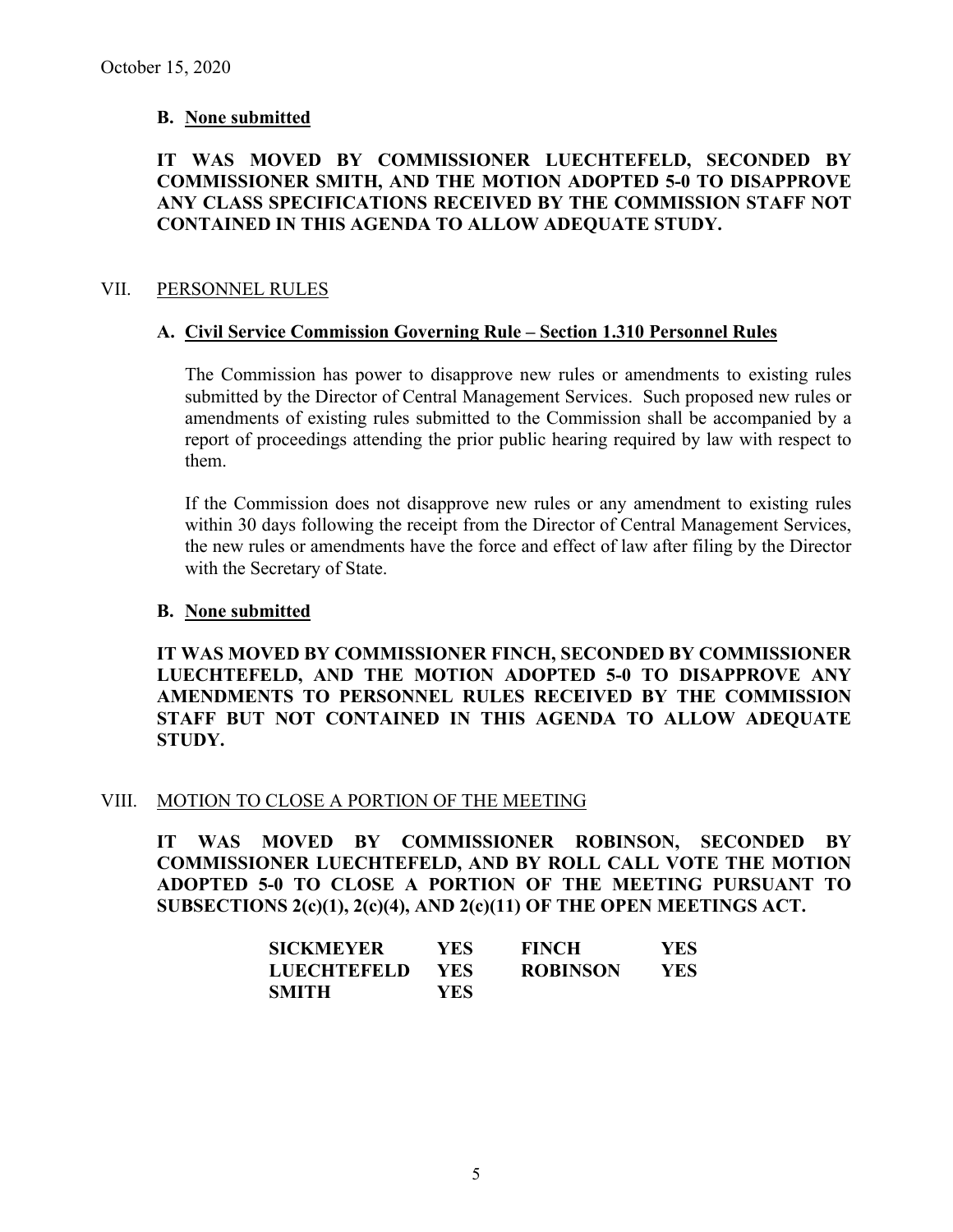# IX. RECONVENE THE OPEN MEETING

Upon due and proper notice, the regular open meeting of the Illinois Civil Service Commission was reconvened at 607 E. Adams Street, Suite 801, Springfield, IL at 11:41 A.M.

### ROLL CALL AND CONFIRMATION OF A QUORUM

Timothy D. Sickmeyer (by telephone), Chairman; G.A. Finch (by telephone), David Luechtefeld (by telephone), Vivian Robinson (by telephone) and Teresa C. Smith (by telephone), Commissioners; Thomas Klein (by telephone), Executive Director, Andrew Barris, Assistant Executive Director, Sabrina Johnson (by telephone), Exemption Monitor, and Alexandra Myers, Executive Secretary; Tina Ivory-Dixon (by telephone), Linda Lawson (by telephone), and Nichele Moore (by telephone).

#### X. PUBLICLY ANNOUNCED DECISIONS RESULTING FROM APPEAL

### **DA-10-20**

| Employee    | Stephanie Webb | Appeal Date   | 09/09/2019                   |
|-------------|----------------|---------------|------------------------------|
| Agency      | Employment     | Decision Date | 10/02/2020                   |
|             | Security       |               |                              |
| Appeal Type | Discharge      | Proposal for  | 10-Day Suspension in lieu of |
| <b>ALJ</b>  | Thomas Klein   | Decision      | discharge.                   |

**IT WAS MOVED BY COMMISSIONER LUECHTEFELD, SECONDED BY COMMISSIONER SMITH, AND BY ROLL CALL VOTE OF 5-0 THE MOTION ADOPTED TO AFFIRM AND ADOPT THE PROPOSAL FOR DECISION OF THE ADMINISTRATIVE LAW JUDGE FOR THE REASONS SET FORTH IN THE PROPOSAL FOR DECISION.** 

| SICKMEYER   | YES.       | <b>FINCH</b>    | YES. |
|-------------|------------|-----------------|------|
| LUECHTEFELD | <b>YES</b> | <b>ROBINSON</b> | YES. |
| SMITH       | YES.       |                 |      |

# **COMMISSIONER SMITH RECOMMENDED THAT THE AGENCY DEVELOP A PERFORMANCE IMPROVEMENT PLAN FOR THE RESPONDENT THAT ESTABLISHES CLEAR GOALS AND TRAINING MOVING FORWARD.**

#### **DA-35-20**

| Employee    | Tina Ivory-Dixon             | Appeal Date   | 03/24/2020        |
|-------------|------------------------------|---------------|-------------------|
| Agency      | Children and Family Services | Decision Date | 10/02/2020        |
| Appeal Type | Discharge                    | Proposal for  |                   |
| ALJ         | <b>Andrew Barris</b>         | Decision      | Discharge Upheld. |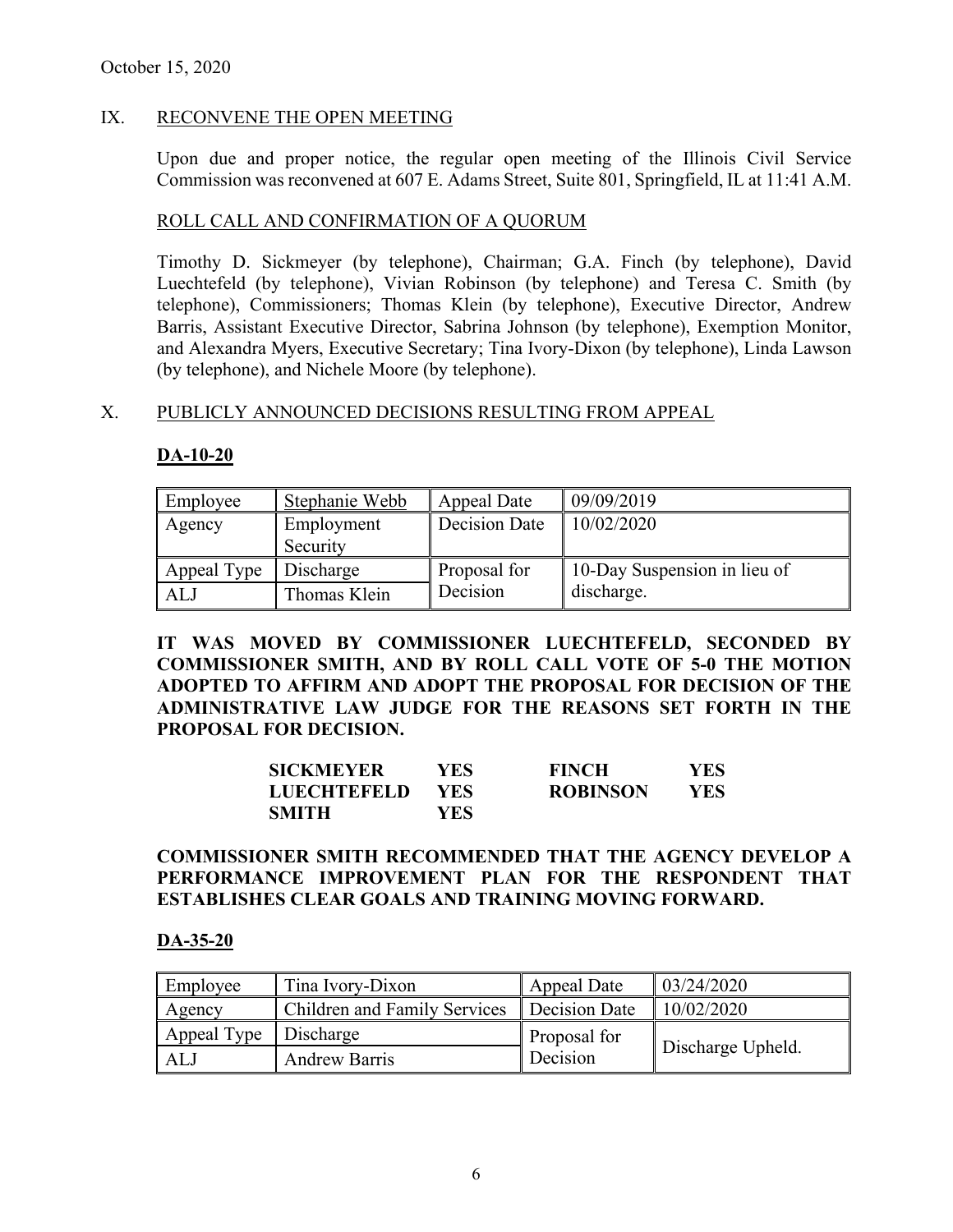**IT WAS MOVED BY COMMISSIONER SMITH, SECONDED BY COMMISSIONER LUECHTEFELD, AND BY ROLL CALL VOTE OF 5-0 THE MOTION ADOPTED TO AFFIRM AND ADOPT THE PROPOSAL FOR DECISION OF THE ADMINISTRATIVE LAW JUDGE FOR THE REASONS SET FORTH IN THE PROPOSAL FOR DECISION.**

| <b>SICKMEYER</b>   | YES- | <b>FINCH</b>    | YES |
|--------------------|------|-----------------|-----|
| <b>LUECHTEFELD</b> | YES. | <b>ROBINSON</b> | YES |
| <b>SMITH</b>       | YES- |                 |     |

#### XI. ANNOUNCEMENT OF MEETING SCHEDULE FOR CALENDAR YEAR 2021

| Thursday, January 21  | Thursday, July 15      |
|-----------------------|------------------------|
| Thursday, February 18 | Thursday, August 19    |
| Thursday, March 18    | Thursday, September 16 |
| Thursday, April 15    | Thursday, October 21   |
| Thursday, May 20      | Thursday, November 18  |
| Thursday, June 17     | Thursday, December 16  |

Unless otherwise scheduled, the meetings will be held beginning at 11:00 a.m. at the Commission's Springfield office.

#### XII. FY 2020 ANNUAL REPORT

**IT WAS MOVED BY COMMISSIONER ROBINSON, SECONDED BY COMMISSIONER FINCH AND BY ROLL CALL VOTE OF 5-0 THE MOTION TO CONTINUE THE APPROVAL FOR THE FISCAL YEAR 2020 ANNUAL REPORT UNTIL NEXT MONTH'S MEETING.**

#### XIII. STAFF REPORT

Executive Director Thomas Klein stated Executive Secretary Beckie Daniken will retire at the end of October.

Assistant Executive Director Andrew Barris reported that the 2020 Ethics and Discrimination Prevention Trainings were sent to the Commissioners and the due date for completion is December 31, 2020.